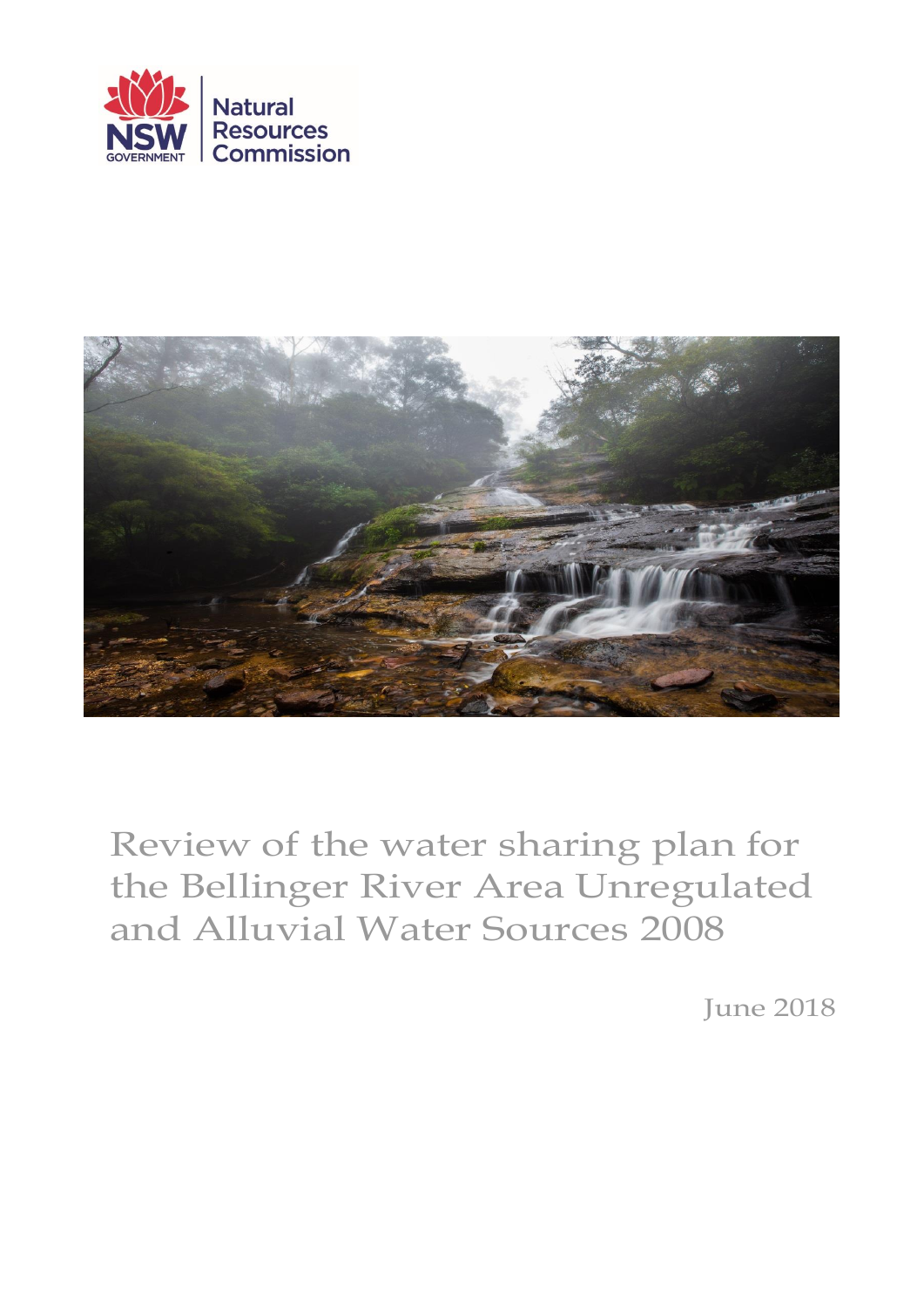### **Enquiries**

Enquiries about this report should be directed to:

| Name           | Amy Dula                      |
|----------------|-------------------------------|
| Phone          | $(02)$ 9228 4844              |
| Fax            | $(02)$ 9228 4970              |
| E-Mail         | amy.dula@nrc.nsw.gov.au       |
| Postal address | GPO Box 5341, Sydney NSW 2001 |

### **List of acronyms**

| AWI         | Aboriginal Water Initiative |
|-------------|-----------------------------|
| DOI         | Department of Industry      |
| <b>WRAP</b> | Water Reform Action Plan    |
| <b>WSP</b>  | Water Sharing Plan          |

This work is copyright. The *Copyright Act 1968* permits fair dealing for study, research, news reporting, criticism and review. Selected passages, table or diagrams may be reproduced for such purposes provided acknowledgement of the source is included.

Document No.D18/2111

ISBN: 978 1 925204 32 2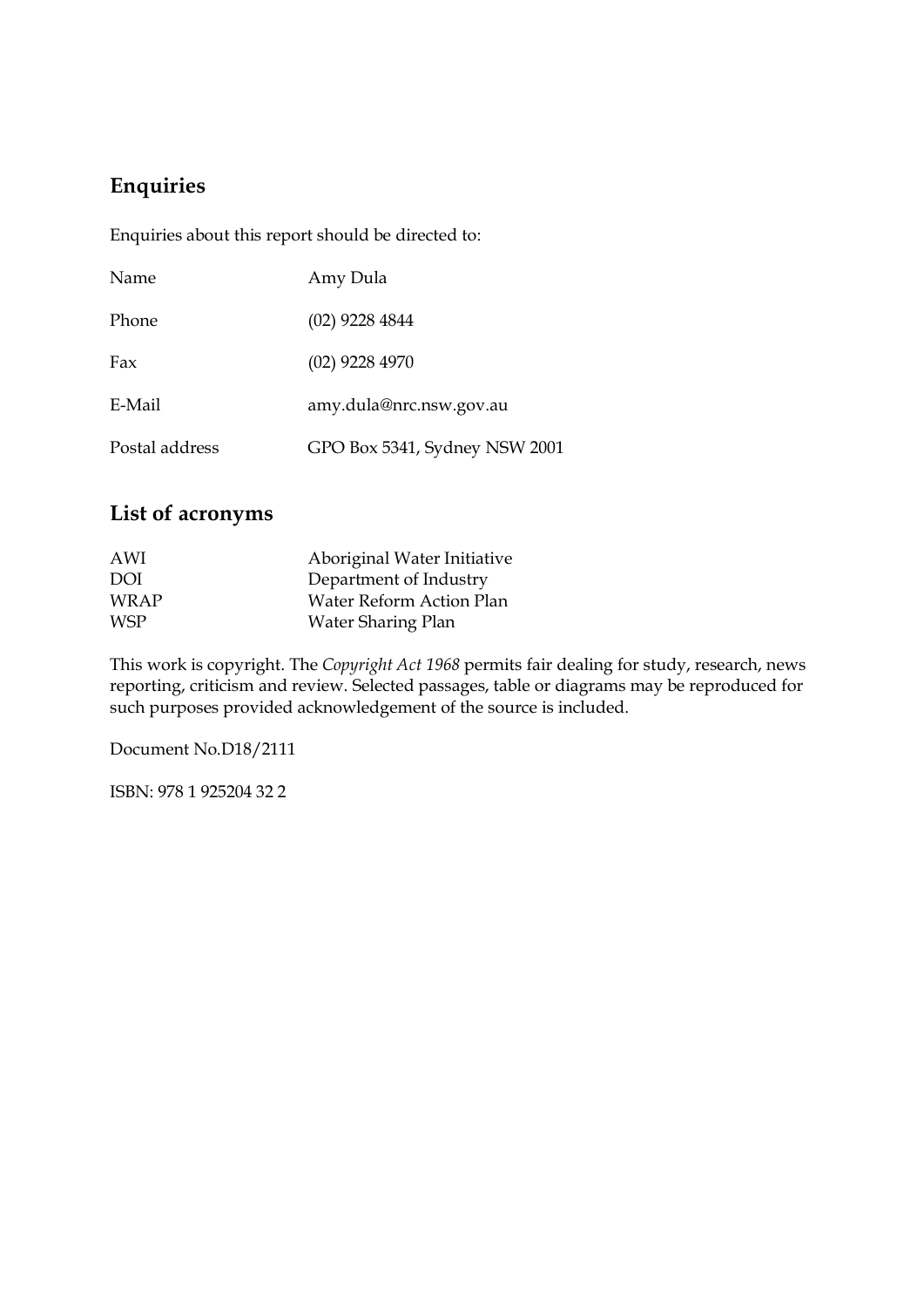# Table of Contents

| $\mathbf{1}$ |                                                              | <b>Executive summary</b>                                             | 1              |
|--------------|--------------------------------------------------------------|----------------------------------------------------------------------|----------------|
| 2            | Role of the Natural Resources Commission and recommendations |                                                                      | 3              |
|              | 2.1                                                          | Review approach                                                      | $\overline{4}$ |
|              | 2.2                                                          | Recommendation to the Minister                                       | 4              |
| 3            | The Bellinger River Plan area                                |                                                                      | 5              |
|              | 3.1                                                          | The Bellinger River Catchment                                        | 5              |
|              | 3.2                                                          | The Water Sharing Plan for the Bellinger River Area                  | 5              |
|              | 3.3                                                          | Overview of economic conditions, land and water use                  | 6              |
| 4            | Healthy, diverse and connected environments                  |                                                                      | 7              |
|              | 4.1                                                          | Monitoring and compliance                                            | 7              |
|              | 4.2                                                          | Achievement of environmental objectives                              | 8              |
| 5            | Resilient, self-reliant and prepared local communities       |                                                                      | 10             |
|              | 5.1                                                          | Provide for Basic Landholder Rights                                  | 10             |
|              | 5.2                                                          | Improve cultural outcomes achieved through the Plan                  | 11             |
|              | 5.3                                                          | Town water supply                                                    | 12             |
| 6            |                                                              | Biosecure, profitable, productive and sustainable primary industries | 13             |
| 7            |                                                              | Governance and planning                                              | 15             |
|              | 7.1                                                          | Merger of plans                                                      | 15             |
|              | Appendix A                                                   |                                                                      | $\mathbf{1}$   |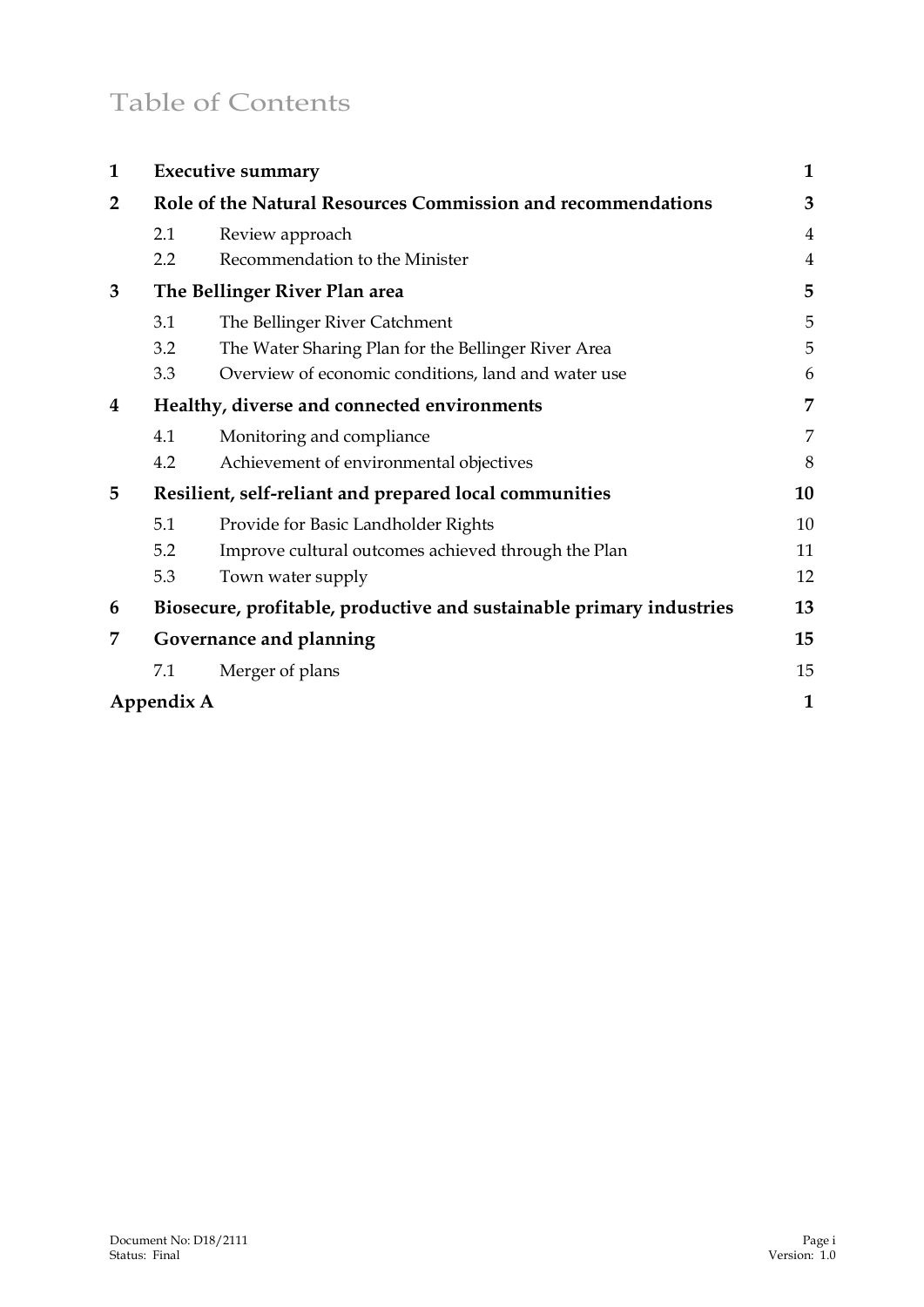## <span id="page-3-0"></span>**1 Executive summary**

Water Sharing Plans provide the framework for balancing water use within the system, allocating water for community, industry and the environment. Introduced through the *Water Management Act 2000*, the plans provide for the sustainable and integrated management of waters sources for present and future generations in NSW. In particular the plans should apply the principles of ecologically sustainable development, protect, enhance and restore water sources, recognise social and economic benefits of water sources and encourage best practice management and use of water. Plans also act as a legal framework for water users with perpetual access licences and ensure equitable conditions and increased opportunities for trade through the separation of land and water as property rights.

The Natural Resources Commission has a statutory responsibility to review Water Sharing Plans due to expire and provide advice to the Minister for Regional Water as to whether the plan should be replaced with a new plan or extended. The Commission has reviewed the *Bellinger River Area Unregulated and Alluvial Water Sources 2008* (hereafter referred to as the Plan) consistent with this responsibility.

The Commission found that, if implemented consistently and in full, many of the current provisions of the Plan have the potential to allow for sustainable water management that supports economic, social, cultural and environmental outcomes. The Plan currently provides sharing of water for a wide range of uses including local councils, water utilities, livestock grazing (dairy, beef, pork), and some irrigated crops, including cereals and horticultural products1. A considerable portion of water is conserved for environmental flows. Much of the area covered by the Plan is notable for its natural beauty and conservation value.

This review found that not all provisions are implemented in full or consistently. Given the high level nature of the Plan there is a heavy reliance on supporting processes and documentation to enable the effective implementation of the plan. The Commission also found that sufficient publicly available monitoring, evaluation and reporting information to properly assess the outcomes achieved by the Water Sharing Plan for the Bellinger River Area is not available. Further, there is a lack of coordination across monitoring programs that do exist, limitations to gauging and metering infrastructure, and anecdotal issues raised around compliance. All of these issues make it difficult to assess how effectively the Plan has been implemented or the degree to which outcomes have been achieved.

The Commission found that due to a lack of metering of licensed water take on the system, increased water demand and possible increased variability in river inflows, there is a need to reassess the current assumptions that underpin the settings in the Plan. This should include review of, future urban water demand of the town of Bellingen and surrounding areas, appropriateness of current extraction limits and implementing the revised methodology for estimating basic landholder rights when completed.

One of the primary objectives of the Plan is to maintain or enhance the Aboriginal, cultural and heritage values of the water sources. The Plan gives recognition of the Aboriginal cultural values of water by providing for water licences for Aboriginal cultural purposes and Aboriginal community development in those water sources with low to medium instream value. The

<sup>-</sup><sup>1</sup> https://www.water.nsw.gov.au/water-management/basins-and-catchments/bellinger-catchment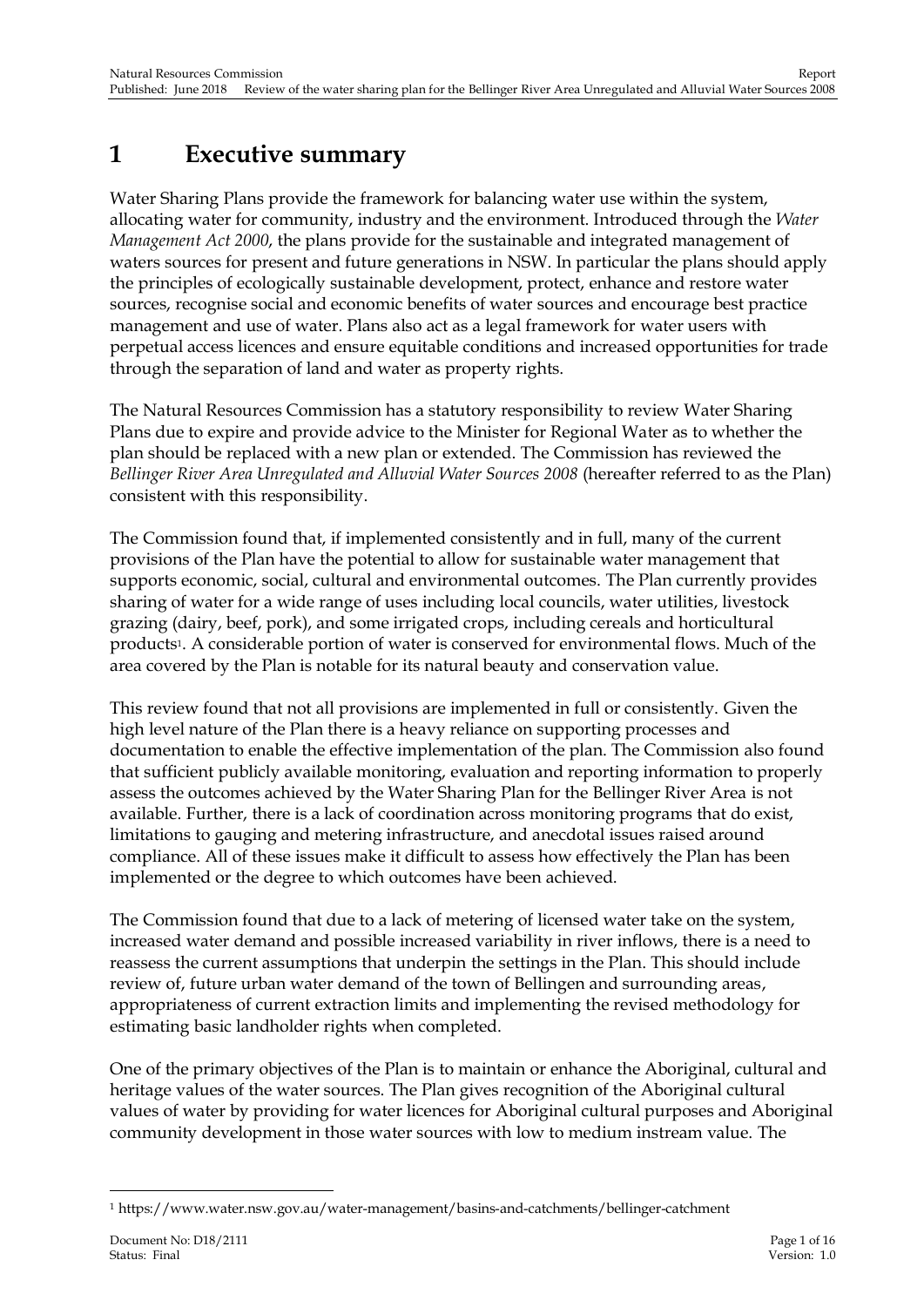Commission has found that regular engagement with the Aboriginal community would be beneficial and allow for a more targeted and meaningful outcomes for the local community. The Commission recommends that the Plan be replaced with a new management plan in order to:

- **EXECUTE:** improve clarity of strategies, objectives and performance indicators
- **improve monitoring of outcomes**
- **improve outcomes from environmental flows**
- **improve outcomes for the Aboriginal community**
- improve clarity of language for stakeholders and make it consistent with terminology in other plans

Full recommendations are outlined in Table 1 below.

#### **Table 1. Recommendations and actions**

**The Commission recommends that the Plan be replaced with a new management plan in order to address the following recommendations:**

- 1. DOI-Water should clarify objectives and revise the monitoring, evaluation and reporting requirements in the new plan to help improve future planning and assessment of outcomes.
- 2. In developing the new plan, DOI-Water should ensure consistency, with the NSW Government's new framework for measurement and metering of water take, including any metering requirements.
- 3. In developing the new plan, DOI-Water should:
	- Develop monitoring requirements and indicators that will allow assessment of environmental sustainability of the long-term average annual extraction limit.
	- Include provisions requiring assessment of the long-term average annual extraction limit against sustainability indicators and that allow for adjustment if necessary.
- 4. In developing the new plan, DOI-Water should
	- Apply the best available methodology to estimate stock and domestic take under basic landholder rights. At a minimum this should incorporate climate data to improve reliability of stock and domestic extraction estimates.
	- Ensure the above methodology incorporates any finalised requirements in the Reasonable Use Guideline for stock and domestic usage.
- 5. In developing the new plan, DOI-Water should investigate barriers to the utilisation of Aboriginal Community Development access licences, and adjust the provisions of the Plan as appropriate to address barriers.
- 6. DOI-Water should review the flow reference point and access rules to determine if other gauging sites may improve outcomes, and revise the provisions related to gauging in the new plan if appropriate.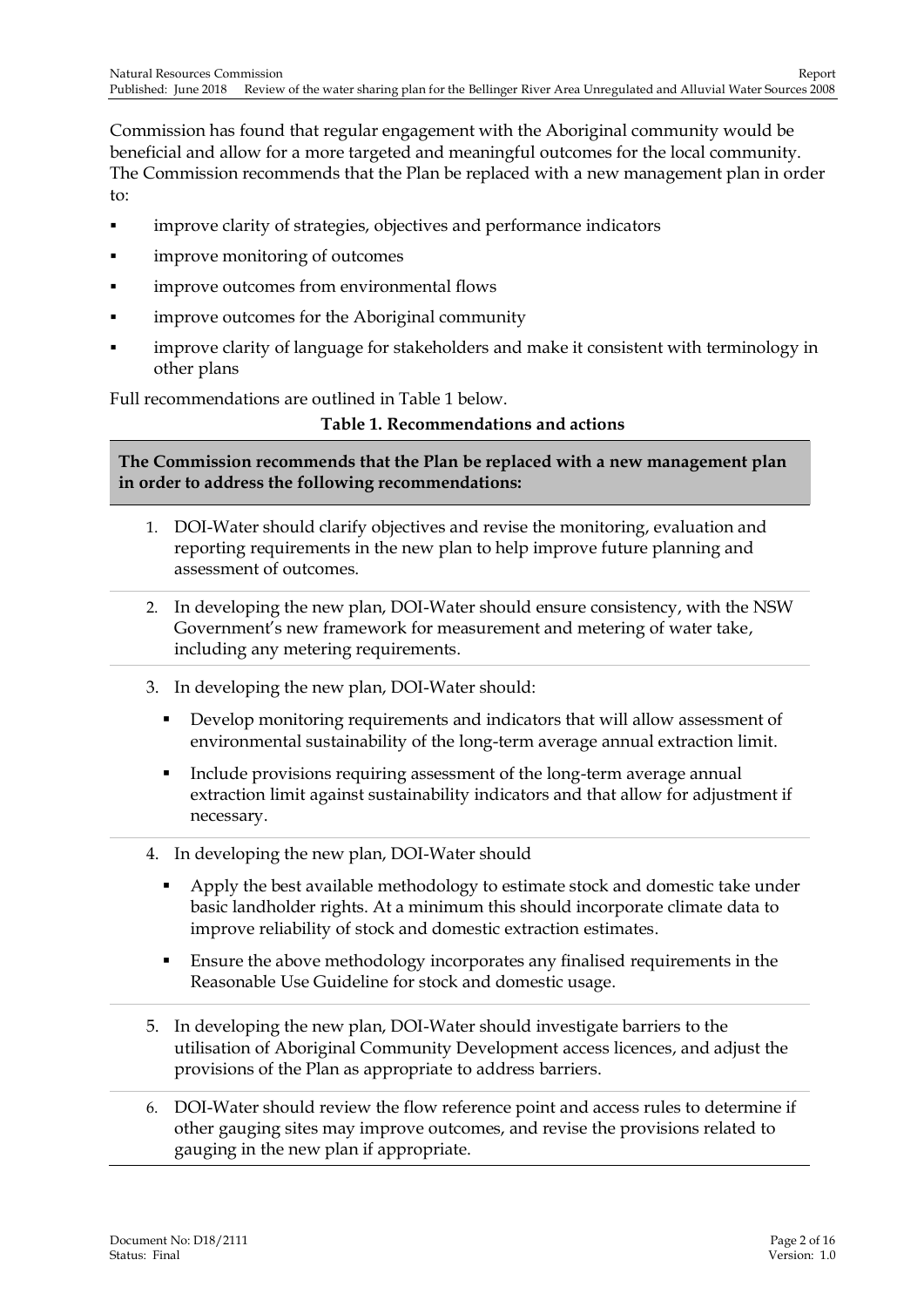7. DOI-Water should conduct an assessment, including public consultation, to determine whether to merge the Water Sharing Plans for the Bellinger River Area and Coffs Harbour Area.

**The Commission has identified several opportunities to improve implementation of the Plan. Taking these suggested actions would better ensure that the Plan is achieving the intended outcomes:**

- DOI-Water should ensure that the Implementation Program<sup>2</sup> and any new monitoring and evaluation program requirements are implemented.
- DOI-Water should take actions to formally engage with the Aboriginal community to identify and support cultural water requirements consistent with Plan requirements. Engagement could be achieved via numerous bodies including the Dorrigo Plateau Local Aboriginal Land Council, the North Coast Local Land Services Aboriginal Community Advisory Group (or other existing local representative forums such as the Jaliigirr Biodiversity Alliance).
- DOI-Water should engage water users in the planning process and provide information relating to carryover and trade provisions to support economically efficient water use.
- DOI-Water should update the overarching 'Guide Document' for the Plan and Plain-English 'Rules Summary Sheets' for each individual water source within the Plan for ease of reference by water users.

## <span id="page-5-0"></span>**2 Role of the Natural Resources Commission and recommendations**

Water sharing plans are statutory instruments under the *Water Management Act 2000* that typically have a ten year term. They prescribe how water is managed to achieve sustainable water management that supports economic, social, cultural and environmental outcomes. They are designed to provide certainty for water users over the life of the plan – typically a period of ten years, unless they are extended.

The Natural Resources Commission (the Commission) has a role under Section 43A of the *Water Management Act 2000* to review water sharing plans that are approaching expiry and provide a report to the Minister on:

- the extent that water sharing provisions of the plan have materially contributed towards achievement of the State priorities for Local Land Services that relate to natural resource management
- whether changes to plan provisions are warranted.

In conducting this review, the Commission is to call for and consider public submissions, and have regard to any other relevant State-wide and regional government policies or agreements

<sup>2</sup> In accordance with section 51 of the Act, the Minister may establish an Implementation Program that sets out the means by which the provisions of this Plan are to be achieved. It is proposed that the Minister establish an Implementation Program for this Plan. Pursuant to section 51 (5) of the Act, the Implementation Program is to be reviewed annually by the Minister to determine whether it is effective in implementing this Plan.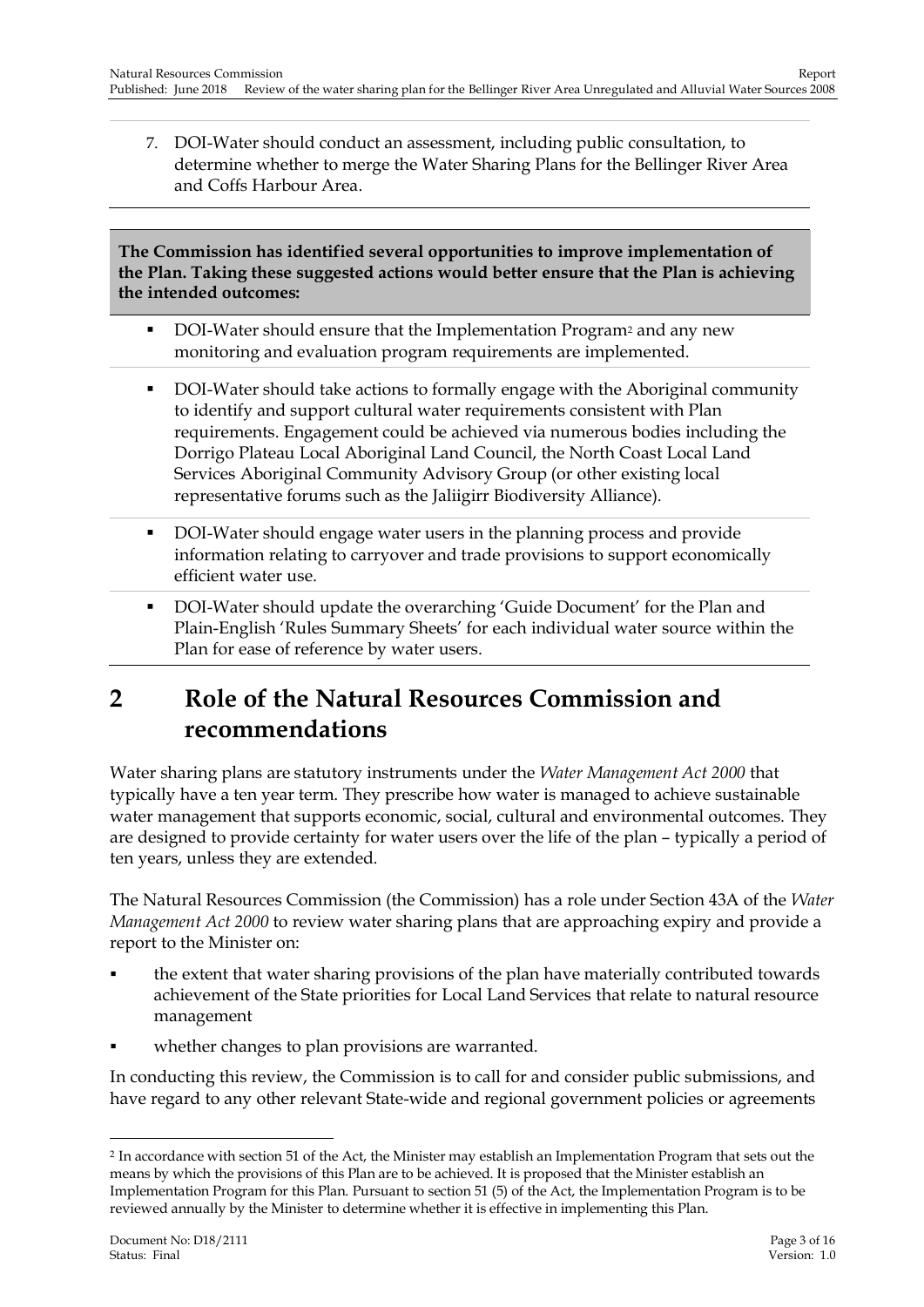that apply to the catchment management area. Depending on its review findings, the Commission may recommend extension or remake of a water sharing plan.

### <span id="page-6-0"></span>**2.1 Review approach**

#### **2.1.1 Scope**

The Commission sought to understand how the provisions of the water sharing plan have contributed to State priorities for Local Land Services that relate to natural resource management, specifically the following goals from the Local Land Services State Strategic Plan:

- Biosecure, profitable, productive and sustainable primary industries
- Resilient, self-reliant and prepared local communities
- Healthy, diverse and connected environments.

The Commission identified and examined water sharing provisions of particular relevance to these goals. For example, the Commission considered the role of planned environmental water provisions in providing healthy, diverse and connected environments, and trade provisions in supporting productive and sustainable primary industries.

### **2.1.2 Available evidence**

The Commission's review was informed by:

- **Submissions** the Commission called for submissions. Stakeholders were asked to respond to eight questions to assess the contribution of the Plan to State priorities for Local Land Services (see Appendix A). One confidential submission was received.
- **Targeted consultation** with government agencies, community and industry organisations.
- **Document review** the Commission obtained both publically available information and unpublished modelling and reports from water management agencies including DOI – Water.
- **Technical advice –** from consultants to provide expert analysis on Plan provisions and opportunities for improvement.

### <span id="page-6-1"></span>**2.2 Recommendation to the Minister**

The Commission recommends that the water sharing plan for the *Bellinger River Area Unregulated and Alluvial Water Sources 2008* be replaced with a new management plan in order to:

- **Example 1** improve clarity of strategies, objectives and performance indicators
- **improve monitoring of outcomes**
- **improve outcomes from environmental flows**
- **improve outcomes for the Aboriginal community**
- **EXECT** improve clarity of language for stakeholders and make it consistent with terminology in other plans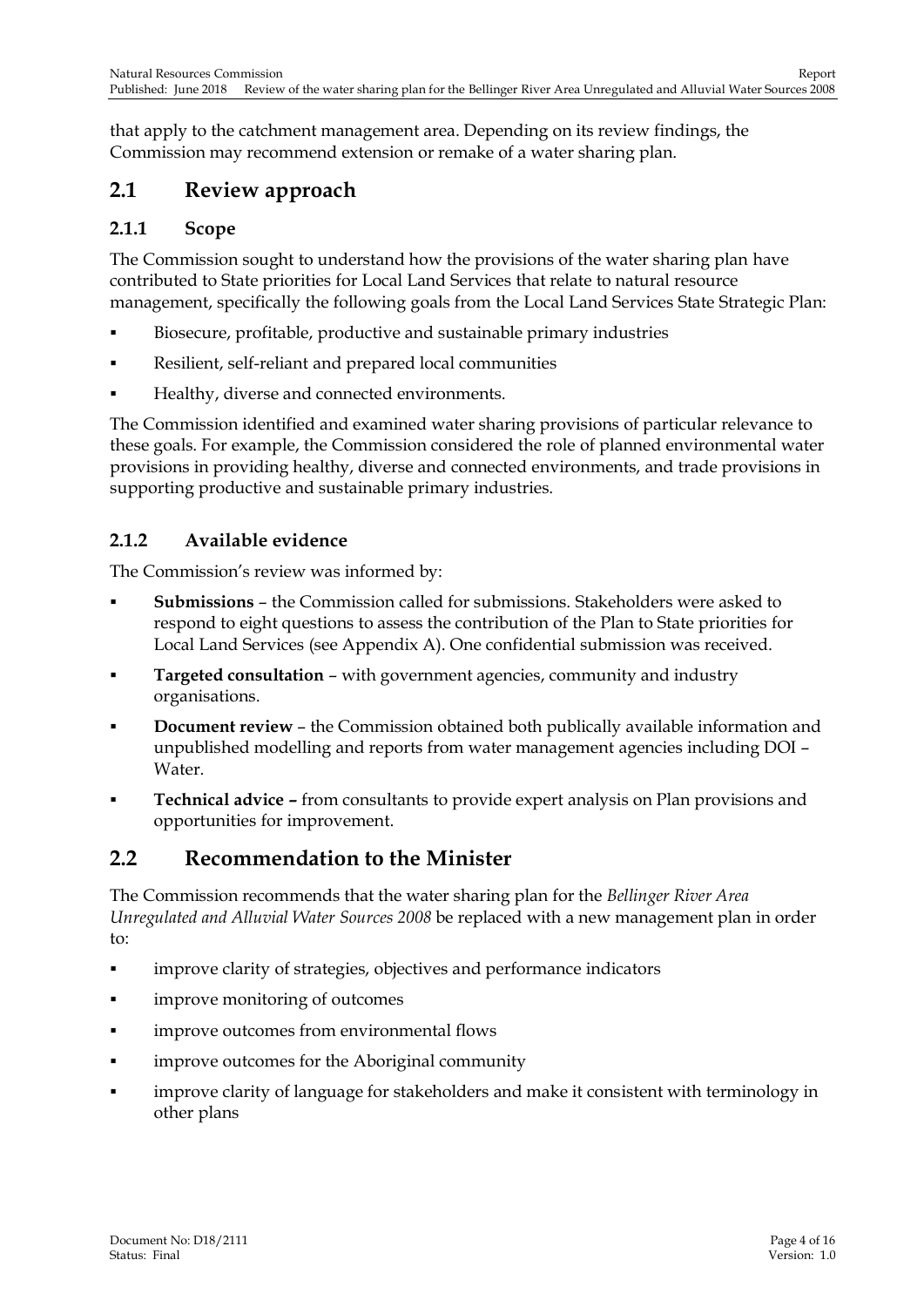## <span id="page-7-0"></span>**3 The Bellinger River Plan area**

### <span id="page-7-1"></span>**3.1 The Bellinger River Catchment<sup>3</sup>**

The Bellinger catchment is situated on the mid north coast of NSW. The catchment is approximately 70 km long and 20 km wide covering an area of approximately 1,000 km. The two main rivers in the catchment are the Kalang River to the south and the Bellinger River to the north.

The Bellinger River rises in the Great Dividing Range and flows south-east through an extensive coastal floodplain to Urunga. The main tributaries of the Bellinger River are the Never Never River, Rosewood Creek, Hydes Creek and Boggy Creek, and Spicketts Creek in the Kalang River.

The Kalang River flows into the Bellinger River just upstream of the river mouth at Urunga, with the rivers sharing a common entrance to the ocean. The tidal influence extends approximately 25 km upstream in the Kalang River, and upstream for approximately 20 km of the township of Bellingen in the Bellinger River.

Valued for its natural beauty, the Bellinger catchment contains areas of regionally significant rainforest and is rich in biodiversity with abundant aquatic and terrestrial ecosystems. The catchment is predominantly mountainous with small areas of river and creek flats, and the coastal floodplain.

The Bellinger catchment climate is sub-tropical with warm, wet humid summers and dry winters. It is a relatively high rainfall area compared to the rest of the state, with an overall average for the catchment of over 1,500 mm per year, the majority of which occurs in the summer and autumn months.

## <span id="page-7-2"></span>**3.2 The Water Sharing Plan for the Bellinger River Area<sup>4</sup>**

The *Water Sharing Plan for the Bellinger River Area Unregulated and Alluvial Water Sources 2008* (the Plan) commenced on 1 July 2008 and is due for extension or replacement in July 2018.

The area to which the Plan applies is defined as being part of the Upper North Coast Water Management Area, known as the Bellinger River Area Unregulated and Alluvial Water Sources. These water sources exclude the area of land below the mangrove limit.

The Plan covers 11 individual water sources, including:

- Bellinger River Water Source
- Boggy Creek Water Source
- Coastal Bellinger Water Source
- Coastal Kalang Water Source
- Dalhousie Creek Water Source
- Hydes Creek Water Source
- Kalang River Water Source
- Never Never Creek Water Source

<sup>3</sup> Department of Water and Energy (DWE) 2008, *Water Sharing Plan: Bellinger River Area unregulated and alluvial water sources – Background Document*. DWE 08\_192, Department of Water and Energy, Sydney, July 2008. <sup>4</sup> *Water Sharing Plan for the Bellinger River Area Unregulated and Alluvial Water Sources 2008*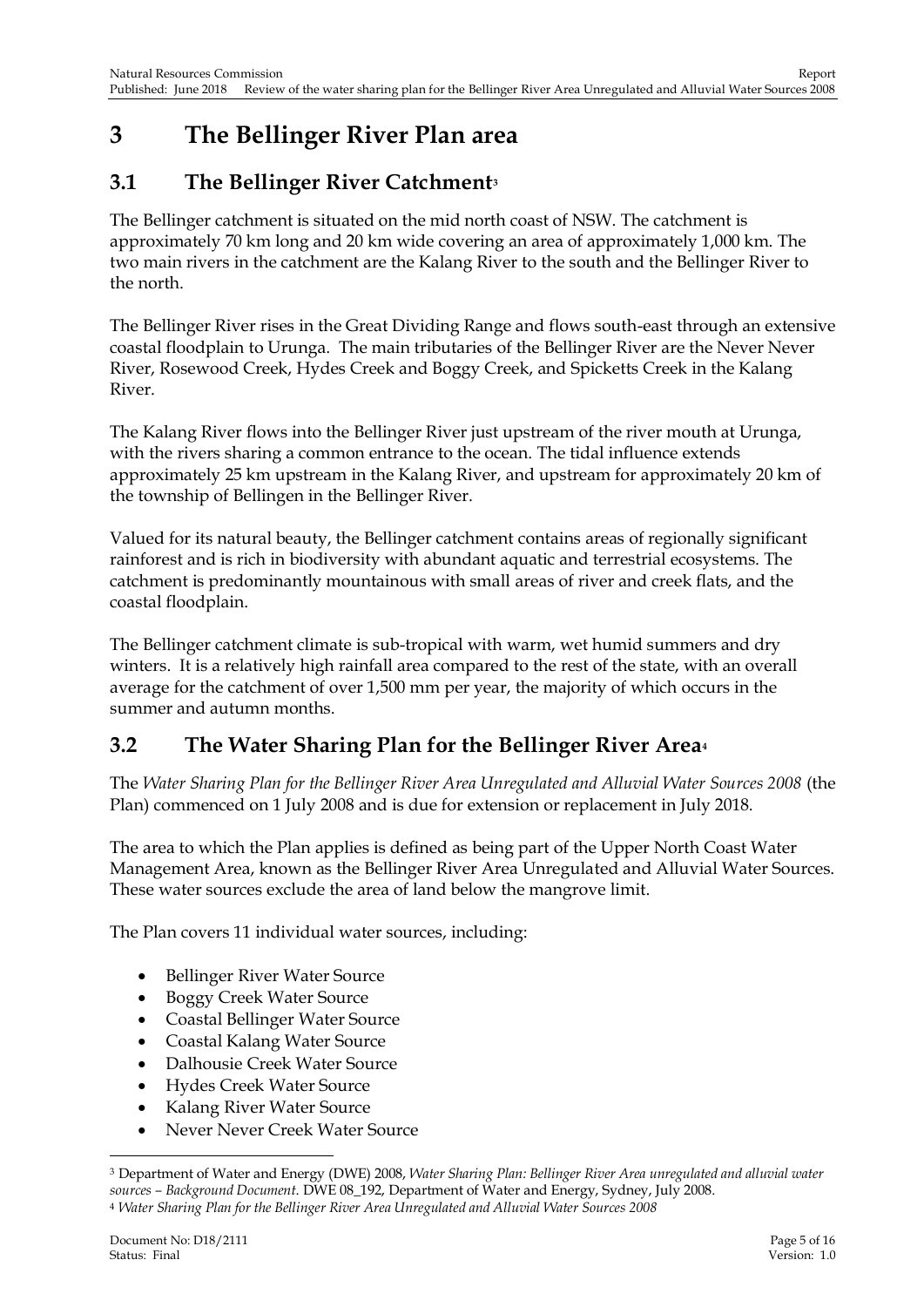- Rosewood Creek Water Source
- Spicketts Creek Water Source
- Thora-North Arm Bellinger Water Source



**Figure 1 The Bellinger River Area Unregulated and Alluvial Water Sources** The availability of water for extraction from these water sources is managed under two extraction units, being the Bellinger River Catchment Extraction Management Unit and the Dalhousie Creek Catchment Extraction Management Unit.

At the commencement of the Plan, the average annual flow in the Bellinger River Extraction Management Unit was 612,704 ML, of which 4,643 ML (<1%) is licensed for extraction on a long term average annual basis. The average annual flow in the Dalhousie Creek Extraction Management Unit was 1,630 ML, of which 191 ML (approx. 12%) is licensed for extraction on a long term average annual basis.

### <span id="page-8-0"></span>**3.3 Overview of economic conditions, land and water use**

The Bellinger River catchment is predominantly mountainous and forested. Topography has been a dominant factor in its development with the steep areas remaining under forest cover, while the narrow flood plain and associated foothills have been cleared for grazing, cropping and other uses. Most of the forest is contained in either national parks or state forest areas.

The major towns are Bellingen and Urunga, with a number of smaller settlements throughout the catchment. The Bellinger River catchment is also home to the Gumbaynggir Aboriginal people, whose land extends from Grafton in the north to the Nambucca River in the south and westward from the coast to the headwaters of the Nymboida River.

The Bellingen Shire describes itself as "an economy in transition"<sup>5</sup>. The Council notes that its traditional industry base of timber, dairying, potato and meat processing remain important contributors to the local economy. However, emerging and developing industries include tourism, aquaculture, arts and culture, organics and regional cuisine, and aged care. In addition to the historical land use of dairying and beef production, there are a number of small land parcels used for hobby farming and rural residential uses.

-

<sup>5</sup> https://www.bellingen.nsw.gov.au/recreation/about-shire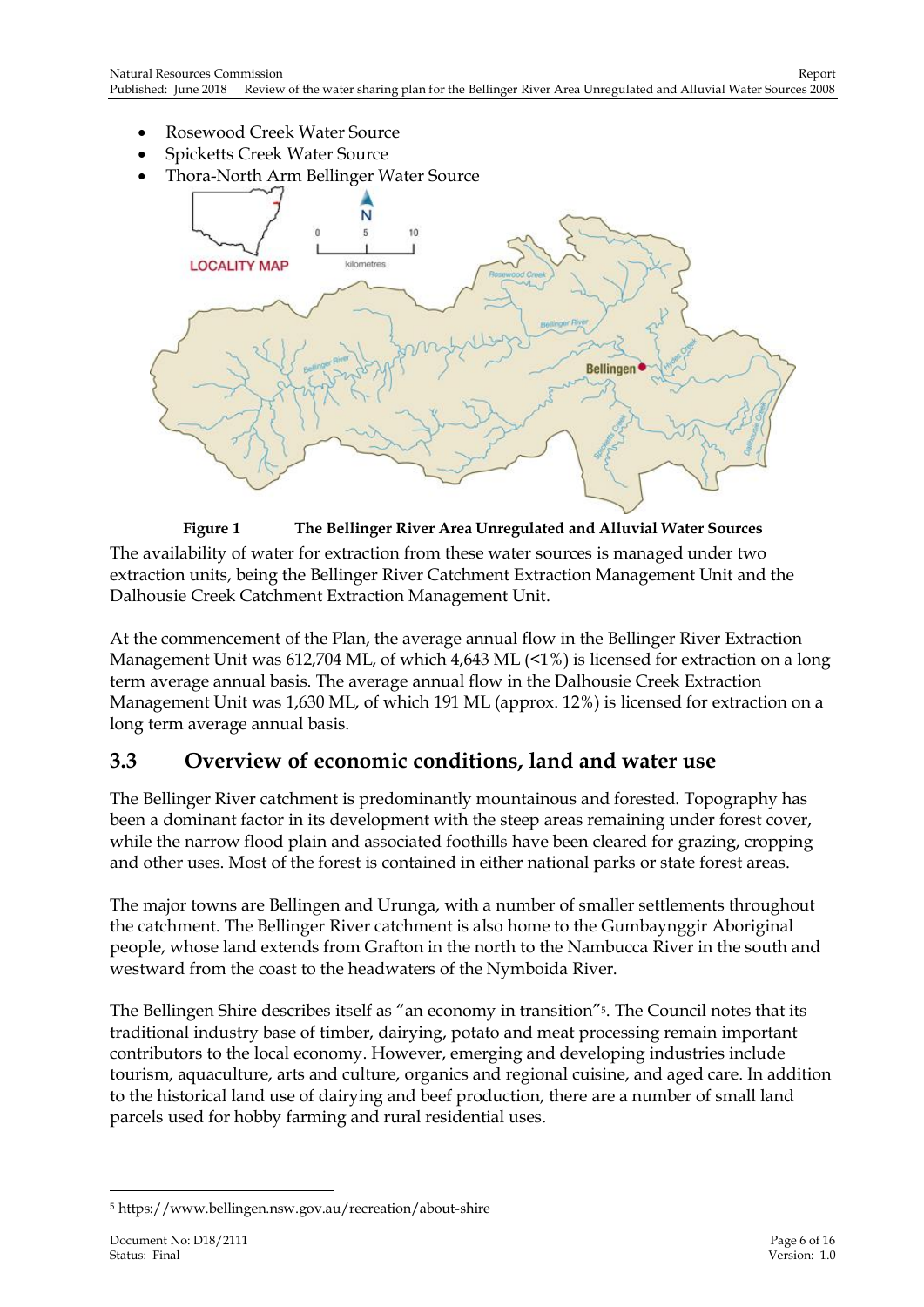Water users in the catchment include local councils, water utilities, forestry, livestock grazing (dairy, beef, pork), and some irrigated crops, including cereals and horticultural products<sup>6</sup>. Blueberry plantations are an emerging crop on the mid-north coast; however, most plantations are currently concentrated to the north of the Bellinger River catchment.

## <span id="page-9-0"></span>**4 Healthy, diverse and connected environments**

## <span id="page-9-1"></span>**4.1 Monitoring and compliance**

The ability of the Commission to assess whether the plan has achieved its objectives and made a material contribution towards State priorities has been limited by the lack of monitoring, evaluation and reporting information available during the assessment period. This situation is consistent with previous water sharing plan review rounds undertaken by the Commission. It is also consistent with previous National Water Commission reports that indicated that a lack of information about outcomes would be an issue when assessing older plans in most jurisdictions.

Many of the reasons for this lack of information as cited in earlier review reports by the Commission are relevant to this review, in particular:

- Plan objectives are unspecific and hard to measure
- limited understanding of the environmental water requirements of the system at the time of developing the Plan
- lack of comprehensive river flow data for the whole system
- lack of metering and compliance activities
- changes to institutional arrangements, including agency changes and changes to some elements of the overarching State policy and planning framework
- factors external to the Plan, such as climate, catchment and land use, may hinder the measurement of plan-related outcomes.

The lack of data collection may be attributed to the fact that this system has relatively high inflows and has minimal licensed extraction. Therefore, it is generally regarded as a low risk system.

In areas with unregulated river and alluvial systems, it is important to balance the cost of implementation of measures such as metering and monitoring to Government and existing users with the risk to the resource of over extraction. While extraction in the system represents a very low percentage of annual average water in the system, this low risk needs to be balanced against the relatively high ecosystem values in the Plan area. The Bellinger River is currently one of the healthiest river systems in NSW<sup>78</sup> and there is an opportunity to refine the Plan and ensure these high ecosystem values are maintained.

Given the 10 year nature of plans, medium to long term stressors on the Plan area should be taken into account. Increasing water demand from population growth and other water users over time, and increased variability of stream inflows due to a changing climate are likely to challenge the Plan area. These challenges also increase the probability of high nutrient concentrations during low flow and flood events which have caused a decline in water quality

<sup>6</sup> https://www.water.nsw.gov.au/water-management/basins-and-catchments/bellinger-catchment

<sup>7</sup> NSW Environment Protection Authority, *NSW State of Environment* 2015.

<sup>8</sup> NSW Department of Primary Industries, Office of Water, *NSW River Condition Index*, 2012.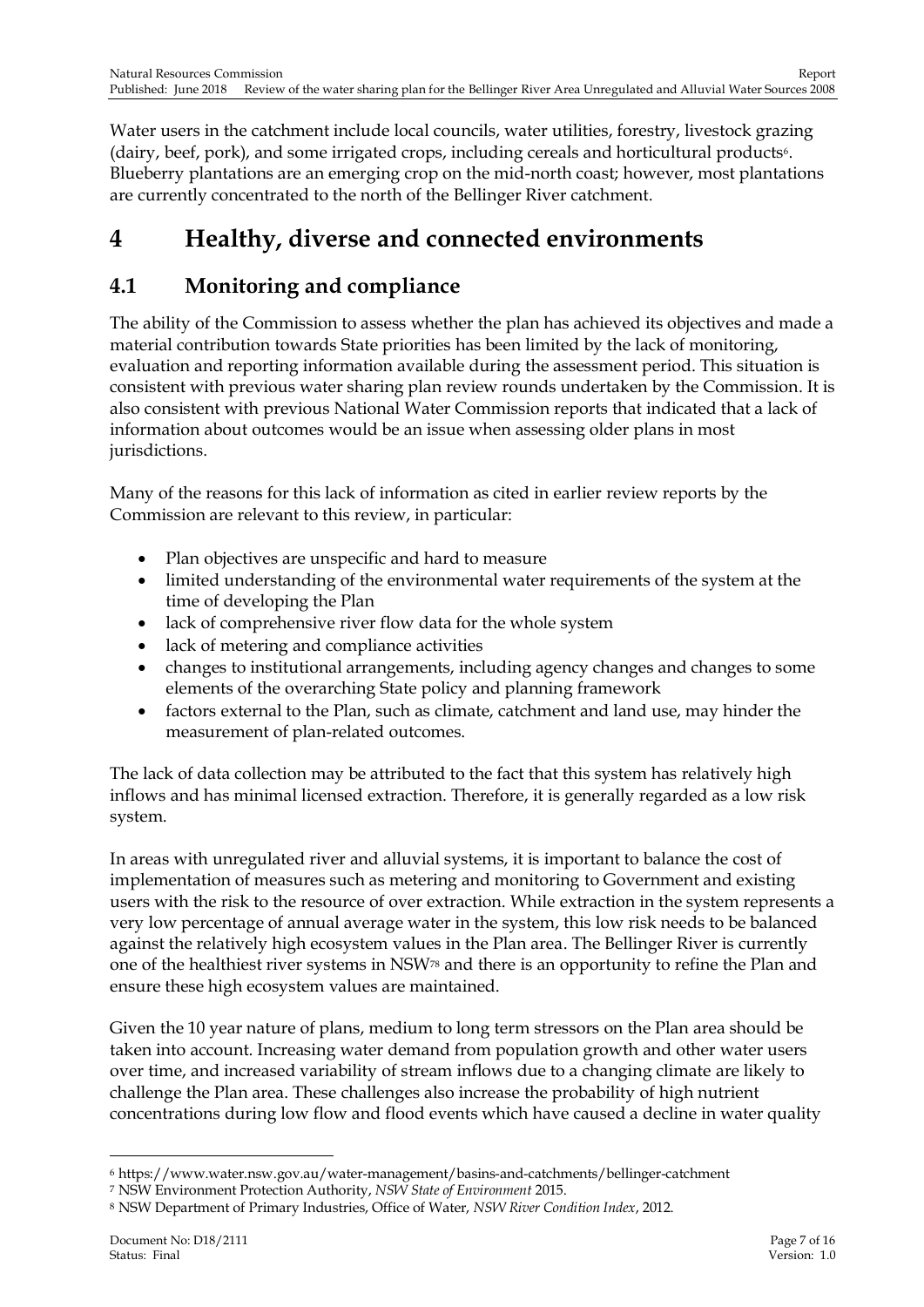in the past.<sup>9</sup> The town of Bellingen, which draws water from the river for household consumption has been on high water restrictions on a number of occasions in recent years, highlighting the variability and vulnerability of the system to changing weather patterns. In December 2017, the NSW Government released the Water Reform Action Plan (WRAP) in response to a series of independent investigations into NSW water management and compliance. The WRAP outlines reforms to achieve the following goals:

- introduce best practice for water management
- ensure transparency in sharing, allocating and managing water
- build a compliance and enforcement regime that ensures strong and certain regulation
- build capability to support implementation of water reforms.

It is intended that the Government will establish a new framework for measurement and metering of water take as a key outcome of this reform. In developing the new Bellinger plan, guidance from the metering and transparency initiatives in the Water Reform should be incorporated.

#### **Recommendations:**

- 1. DOI-Water should clarify objectives and strengthen the monitoring, evaluation and reporting requirements in the new plan to help improve future planning and assessment of outcomes.
- *2.* DOI-Water should include metering provisions in the new plan consistent with the NSW Government's planned new framework for measurement and metering of water take.

### <span id="page-10-0"></span>**4.2 Achievement of environmental objectives**

Consistent with the Act, the Plan was established to allocate water for the fundamental health of the water sources and associated dependent ecosystems as a first priority. The Plan does this by establishing a long-term average annual extraction limit and setting aside all water above this limit for environmental purposes. The Plan specifies access rules (in the form of Cease to Pump and Commence to Pump triggers) for the protection of low flows, and provides for licensed water to be committed for adaptive environmental water purposes.

At the commencement of the Plan, the average annual flow in the Bellinger River Extraction Management Unit was 612,704 ML, of which 4,643 ML  $(1\%)$  is licensed for extraction on a long-term average annual basis. The average annual flow in the Dalhousie Creek Extraction Management Unit was 1,630 ML, of which 191 ML (approx. 12%) is licensed for extraction on a long-term average annual basis. This means that nearly all flows in both Extraction Management Units are set aside for environmental purposes.

Most unregulated water sources on the North Coast have extraction limits in the range of 1-5% of average annual flow10. The extraction limit is relatively low for the Bellinger River, on a percentage basis compared to many other water sources in NSW, whereas the extraction limit for Dalhousie Creek is comparatively somewhat high.

<sup>9</sup> Mika, S., Burns, A. and Ryder, D.S (2016). Water Quality Monitoring of the Bellinger and Kalang Rivers 2015-16. Technical Report for Bellingen Shire Council. University of New England, Armidale.

<sup>10</sup> Department of Water and Energy (DWE) 2008, *Water Sharing Plan: Bellinger River Area unregulated and alluvial water sources – Background Document*. DWE 08\_192, Department of Water and Energy, Sydney, July 2008.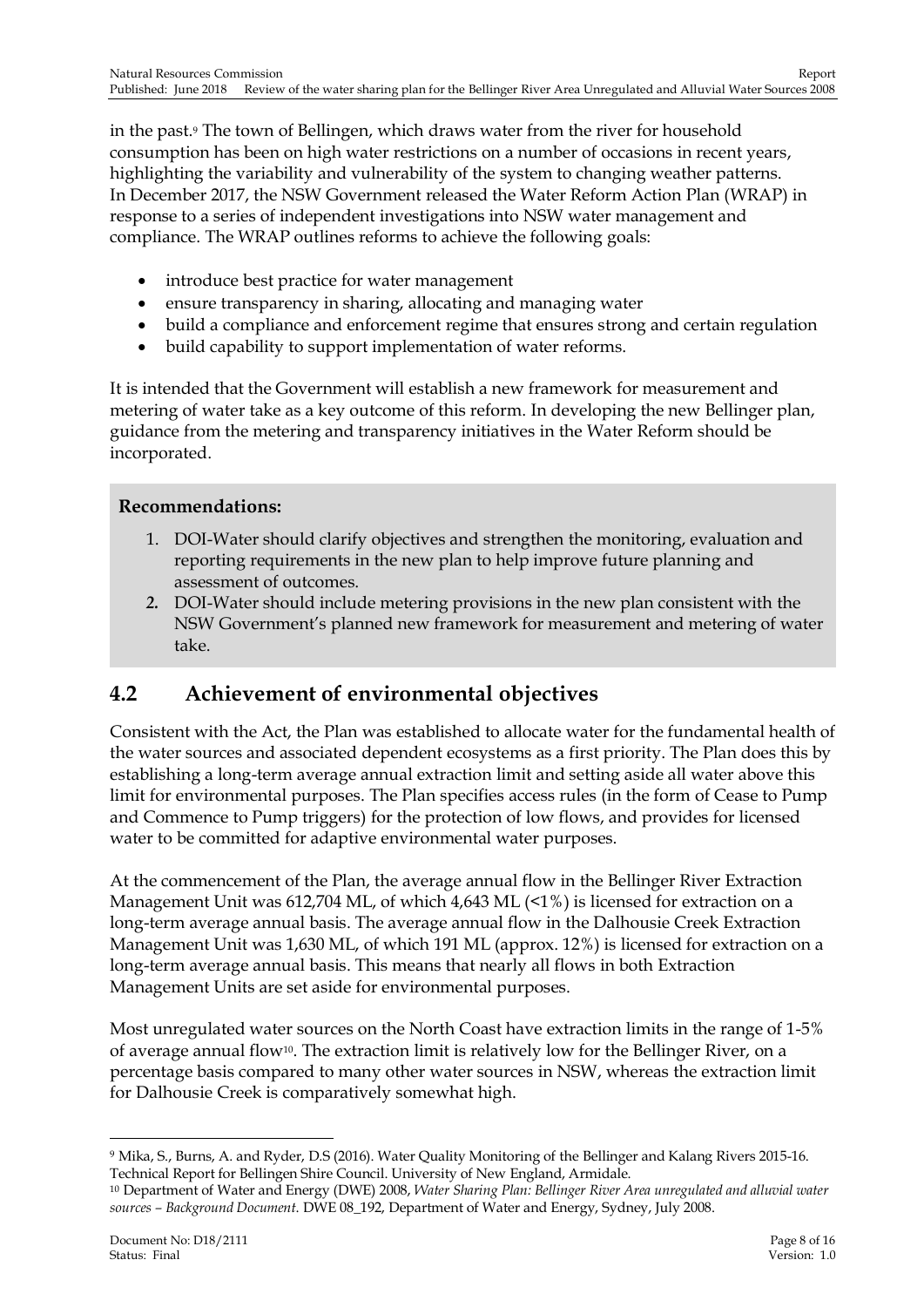Currently the long-term average annual extraction limit is comprised of the sum of use through basic land holder rights, utilities and entitlement specified in the Plan. There is insufficient knowledge of the system to assess whether the amount taken annually is environmentally sustainable. The new plan should establish clear environmental objectives and performance indicators against which to assess whether the extraction limit is appropriate. The new plan should include a provision allowing for the adjustment of the long-term average annual extraction limit should evidence indicate that the extraction is not sustainable. Assessment of the appropriateness of the extraction limit should reflect the most up to date information about future water inflow and demand.

The inclusion of flow management rules is a typical feature of unregulated river and alluvial water sharing plans. These rules effectively place a ban on pumping (commonly referred to as cease to pump rules) when the river flow falls below a specified level at either the pump site or a flow reference point. The rules are intended to provide protection for fish and other aquatic species during dry times. The rules recognise that even though average extractions in the water source may be low, demand for water in unregulated systems typically occur at times of low flow.

Despite containing provisions to achieve the Plan's environmental objectives, the ability to review whether the Plan has achieved these objectives is constrained by the lack of a consistent and coordinated approach to monitoring and metering and lack of compliance activities over the term of the Plan. This was raised as an issue in one submission and confirmed with Water NSW. Due to the lack of metering in the Plan area and the limited compliance monitoring conducted, it is not possible to confirm the level of compliance with the extraction limit and cease to pump rules. This lack of a compliance assessment framework creates a risk that users may not be complying with the plan. Therefore, the extent to which the environmental objectives have been achieved is not clear.

#### **4.2.1 Improve performance monitoring**

As with many other water sharing plans, there was limited information available, regarding the specific environmental water requirements of the system at the time of developing the Plan. As a consequence, cease to pump rules were established based on a statewide framework under the *Macro water sharing plans - the approach for unregulated rivers*. In addition to this lack of valley specific data limiting the ability of the panels at the time to set evidence-based plan rules, there are also no clear benchmarks established against which to assess the performance of the Plan.

The Background Document to the Plan identified that in five of the eleven water sources, there was a lack of adequate information or infrastructure to provide certainty that the water sharing rules would be successful in managing the risk to instream values. As a result, it was recommended that further analysis or data collection be undertaken during the life of the Plan. The Background Document lists a number of research priorities, including surface water flows and tidal pool behaviours, salinity levels and estuarine water requirements. The Plan also includes provisions allowing for amendment of the plan rules as a result of further studies providing improved information.

The most comprehensive publicly available assessments of ecosystem health in the Bellinger Catchment were completed in 2010 and 2011. These included assessments of the condition of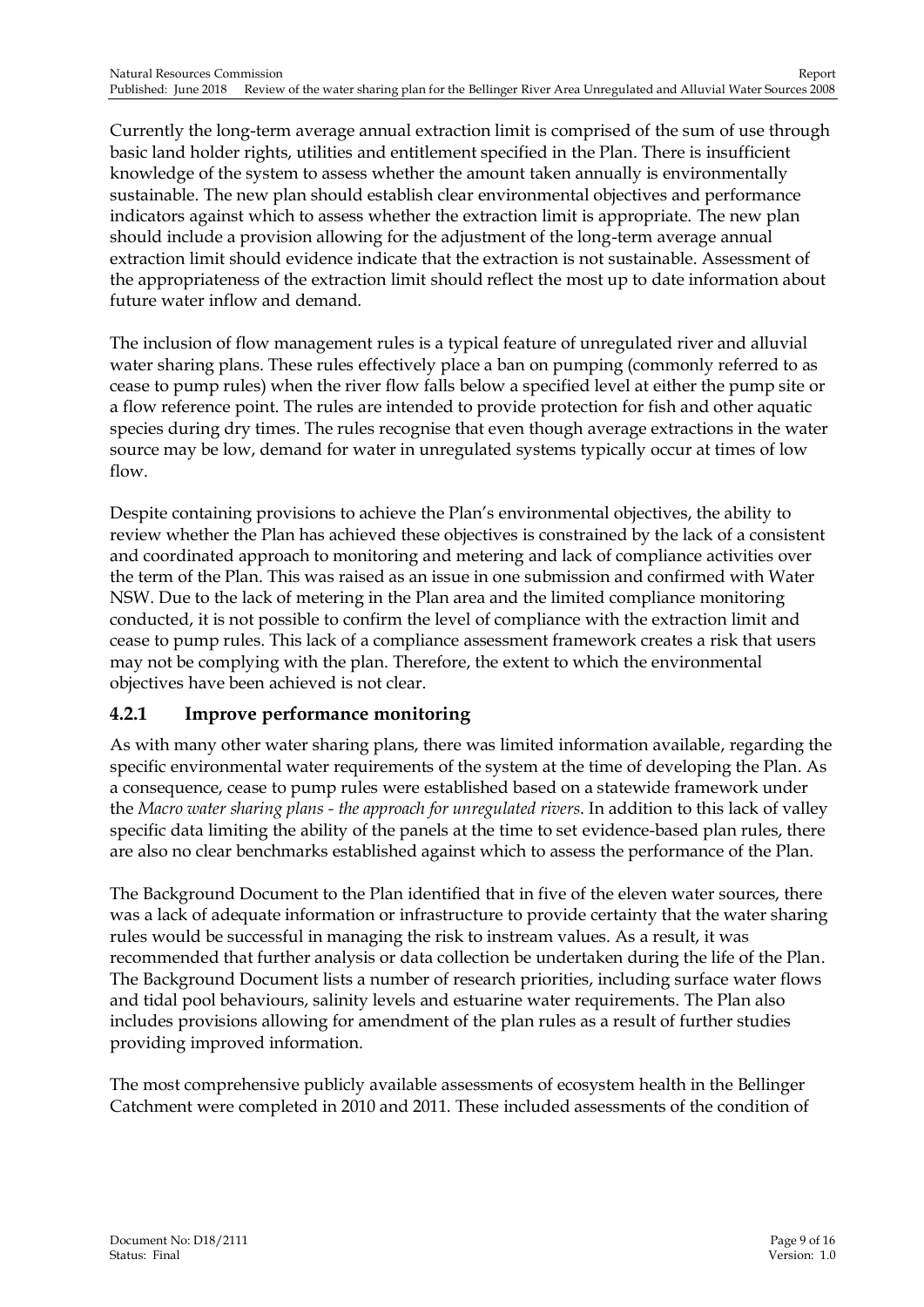freshwater fish assemblages<sup>11</sup>, and river and estuarine condition in the Bellinger Catchment<sup>12</sup>. The studies were commissioned by the then Northern Rivers Catchment Management Authority and the Bellinger Shire Council in recognition of the need to monitor natural resource condition, and water quality and quantity in the Bellinger River catchment.

The study findings serve to highlight that there are a number of factors outside the Plan influencing ecosystem health, including climate, invasive species, and land and recreational uses. Effective landscape management in the Bellinger River catchment is essential to river health and requires a coordinated and consistent approach to planning, implementation and monitoring.

It is not clear at this time if there is any commitment to ongoing evaluation and monitoring as recommended in the 2010 and 2011 reports. Nonetheless Section 81 of the Plan does highlight that in accordance with section 51 of the Act, the Minister may establish an Implementation Program that sets out the means by which the provisions of this Plan are to be achieved. It also notes that it is proposed that the Minister establish an Implementation Program for this Plan and that pursuant to section 51 (5) of the Act, the Implementation Program is to be reviewed annually by the Minister to determine whether it is effective in implementing this Plan. Because a decision was made to not implement this part of the Plan, it is difficult to assess environmental outcomes and plan performance. As such, the Commission suggests that the Implementation Plan along with any additional monitoring and reporting requirements be prepared and effectively implemented.

#### **Recommendations:**

- 3. In developing the new plan:
- Develop monitoring requirements and indicators that will allow assessment of the environmental sustainability of the long-term average annual extraction limit.
- Include a provision requiring assessment of the long-term average annual extraction limit against sustainability indicators and allowance to adjust if necessary.

#### **Suggested action:**

 DOI-Water should ensure that the Implementation Program**<sup>13</sup>** and any new monitoring and evaluation program requirements are implemented.

# <span id="page-12-0"></span>**5 Resilient, self-reliant and prepared local communities**

## <span id="page-12-1"></span>**5.1 Provide for Basic Landholder Rights**

Under the *Water Management Act 2000*, extraction of water to supply basic domestic and stock requirements from a water source fronting a landholder's property or from any aquifer

<sup>-</sup><sup>11</sup> Gilligan, D. 2010, *The condition of freshwater fish assemblages in the Bellinger Catchment, NSW*. A report to the Northern Rivers Catchment Management Authority, NSW Department of Industry & Investment, November 2010.

<sup>12</sup> Ryder, D., Veal, R., Sbrocchi, C. and Schmidt, J. 2011, *Bellinger-Kalang Rivers Ecohealth Project: Assessment of River and Estuarine Condition 2009-10*. Final technical report to the Bellinger Shire Council, March 2011.

<sup>13</sup> In accordance with section 51 of the Act, the Minister may establish an Implementation Program that sets out the means by which the provisions of this Plan are to be achieved. It is proposed that the Minister establish an Implementation Program for this Plan. Pursuant to section 51 (5) of the Act, the Implementation Program is to be reviewed annually by the Minister to determine whether it is effective in implementing this Plan.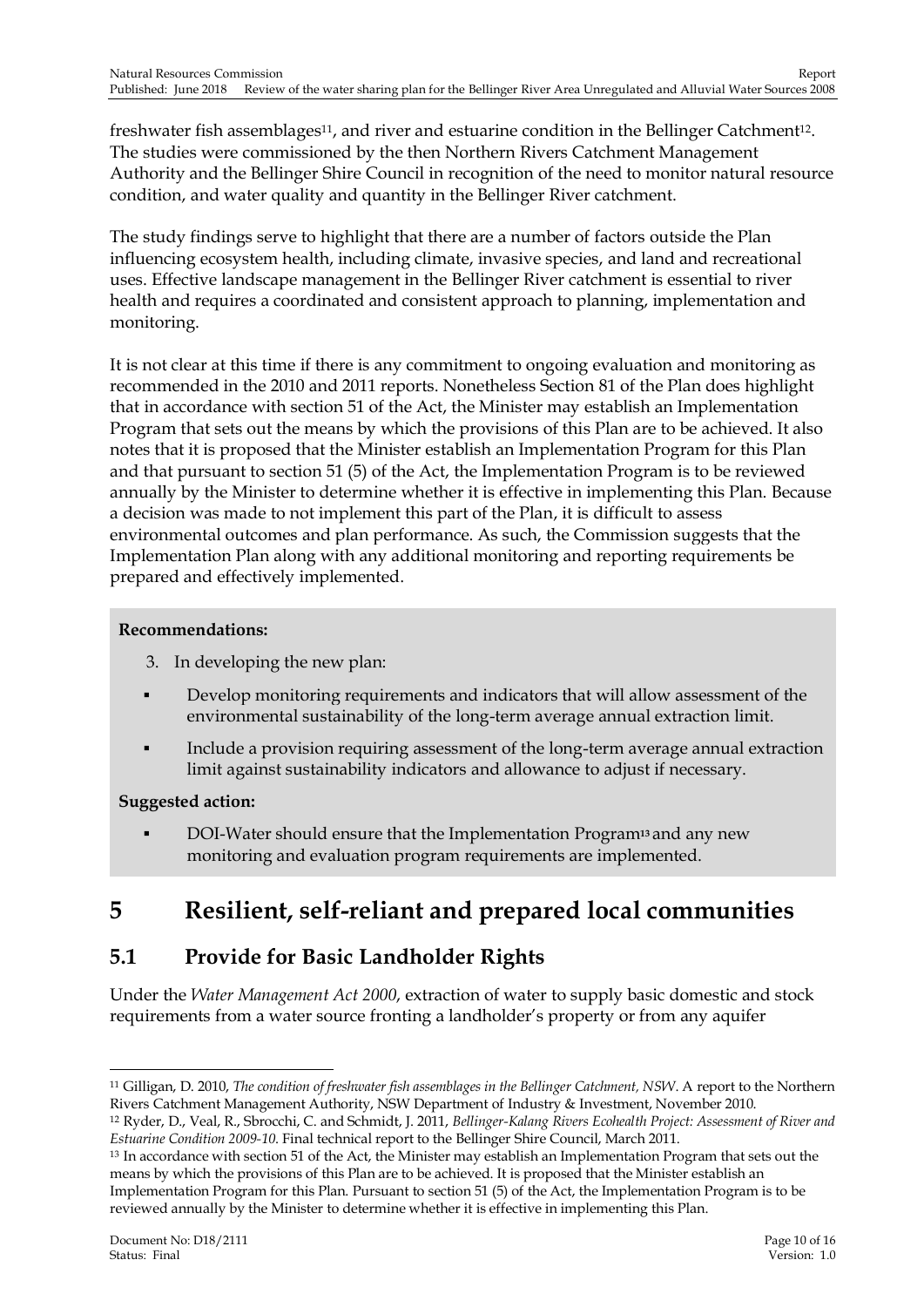underlying the land, and for native title rights (known collectively as basic landholder rights) does not require a water access licence.

Basic landholder rights<sup>14</sup> may be accessed subject to water availability. Consistent with the *Water Management Act 2000*, the Plan gives priority of access for basic landholder rights. At the commencement of the Plan, potential use of domestic and stock rights within these water sources was estimated to total 3.6 mega litres per day. No native title rights for water were established at the commencement of the Plan.

An important consideration in areas that may be subject to increasing urbanisation and rural subdivision pressure, such as the NSW North Coast, is whether increasing population will place additional pressure on water resources15. With no requirement for a licence or metering equipment for basic landholder rights, it is difficult to quantify what impact these extractions are having on a water source, or may have with changes in land use.

The Department of Industry – Water and its predecessors have previously stated their intention to establish *Reasonable Use Guidelines* to better manage and estimate use that may occur under basic landholder rights. The Commission understands that it is the intention of the NSW Water Reform Taskforce to introduce a reasonable use guideline for stock and domestic usage. The guideline document will proceed through a stakeholder consultation process in 2019. This guideline should be considered in the development and design of surface and alluvial water management approaches to stock and domestic take under basic landholder rights within the new Bellinger River Plan.

#### **Recommendations:**

- 4. In developing the new plan, DOI-Water should
	- Apply the best available methodology to estimate stock and domestic take under basic landholder rights. At a minimum this should incorporate climate data to improve reliability of stock and domestic extraction estimates.
	- Ensure the above methodology incorporates any finalised policy positions in the Reasonable Use Guideline for stock and domestic usage.

### <span id="page-13-0"></span>**5.2 Improve cultural outcomes achieved through the Plan**

One of the primary objectives of the Plan is to protect, preserve, maintain or enhance the Aboriginal, cultural and heritage values of the water sources. The Plan gives recognition of the Aboriginal cultural values of water by providing for the granting of water licences for Aboriginal cultural purposes and Aboriginal community development in those water sources with low to medium instream value, subject to certain ecological conditions.

<sup>14</sup> There are three types of basic landholder rights in NSW under the *Water Management Act 2000*. These rights include: domestic and stock rights - owners or occupiers of land which is overlaying an aquifer or has river, estuary or lake frontage can take water without a licence for domestic (household) purposes or to water stock; native title rights - Anyone who holds native title with respect to water, as determined under the *Commonwealth Native Title Act 1993*, can take and use water for a range of personal, domestic and non-commercial purpose, and harvestable rights – dams - Harvestable right water allows landholders in most rural areas to collect a proportion of the runoff on their property and store it in one or more farm dams up to a certain size. <sup>15</sup> The town of Bellingen has experienced a number of water restrictions during the term of the Plan.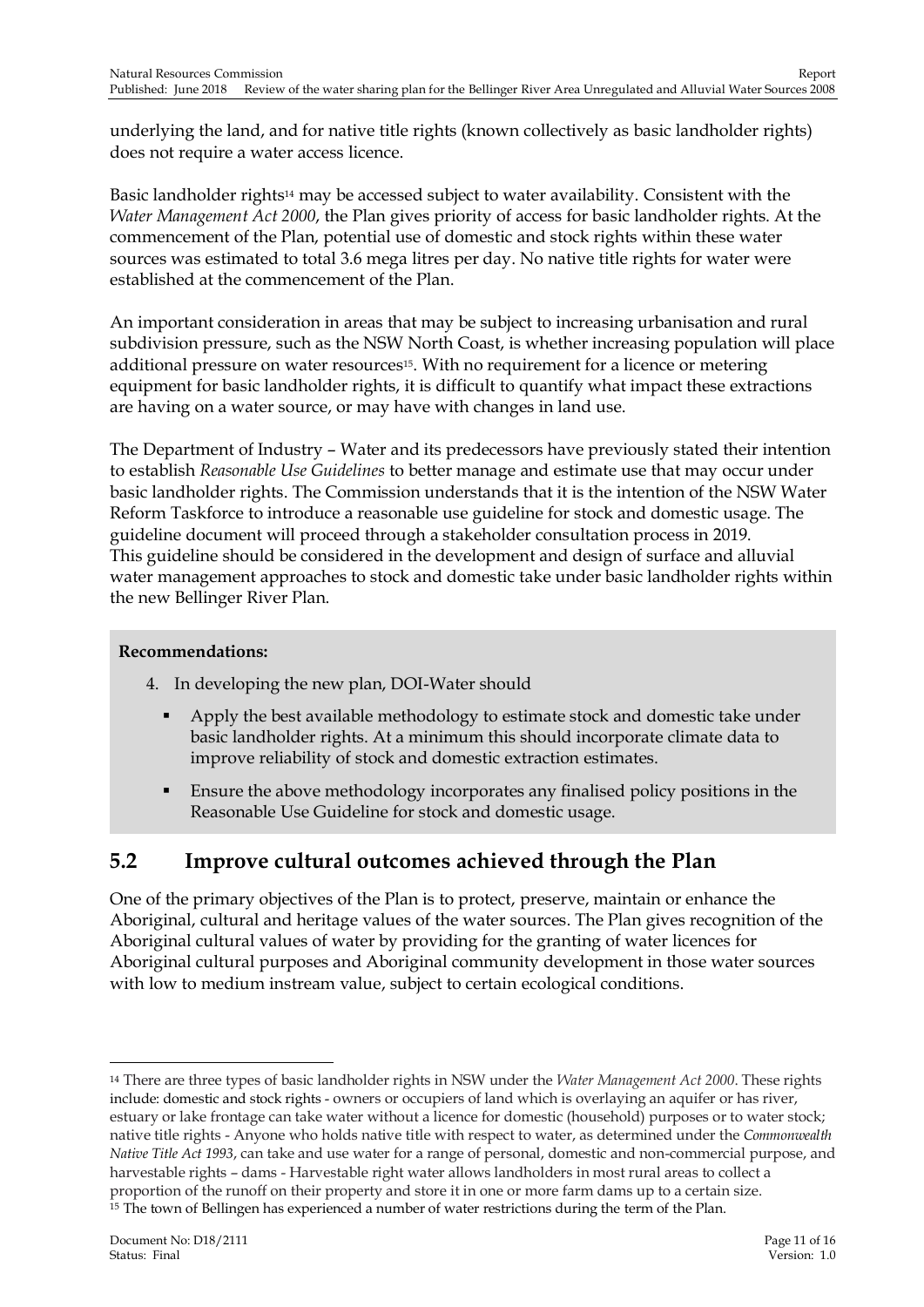Local Aboriginal communities were engaged during the initial development of the Plan to determine whether the proposed water sharing rules would adequately protect Aboriginal cultural values16. Specific water-dependent Aboriginal cultural values were not identified. However, based on feedback that was received, an approach was taken to protecting cultural values through the general environmental protection provided by the Plan rules. The Aboriginal Water Initiative (AWI) was established by the then NSW Office of Water in 2012 to engage Aboriginal communities in water planning and identifying cultural values; however, funding for the program ceased in the 2015/16.

Consultation by the Commission with the Dorrigo Plateau Local Aboriginal Lands Council indicated that the Land Council participated in the AWI. They also indicated that they have both Aboriginal cultural (10 ML specific purpose access licence) and Aboriginal Community Development licences but have had limited opportunity to utilise these licences. The group were unsure of the original process for granting and receiving these licences and were not involved at the time of plan development.

Specific concerns raised through consultation with the Lands Council included:

- the minimal engagement with the Aboriginal community on water sharing plans
- the inability to trade cultural licenses
- opportunities for Aboriginal employment in water monitoring and compliance
- concerns relating to water quality due to run-off and a general concern for the health of the riparian zone.

The local Aboriginal group has been working closely with the North Coast Local Land Services on some land management projects and is very eager to contribute to the water sharing plan review progress. Despite this interest, they report that there has been minimal engagement from DOI-Water or Water NSW to date.

#### **Recommendation:**

5. In developing the new plan, DOI-Water should investigate barriers to the utilisation of Aboriginal Community Development access licences, and adjust the provisions of the Plan as appropriate to address barriers.

#### **Suggested action:**

 DOI-Water should take actions to formally engage with the Aboriginal community to identify and support cultural water requirements consistent with Plan requirements. Engagement could be achieved via numerous bodies including the Dorrigo Plateau Local Aboriginal Land Council, the North Coast Local Land Services Aboriginal Community Advisory Group (or other existing local representative forums such as the Jaliigirr Biodiversity Alliance).

### <span id="page-14-0"></span>**5.3 Town water supply**

The Plan includes provisions for town water supply via local water utility access licences. Growth in use provisions, pursuant to section 66 (3) and 66 (4) of the Act allow for review of a local water utility's share component should growth in population occur.

<sup>-</sup><sup>16</sup> Department of Water and Energy (DWE) 2008, *Water Sharing Plan: Bellinger River Area unregulated and alluvial water sources – Background Document*. DWE 08\_192, Department of Water and Energy, Sydney, July 2008.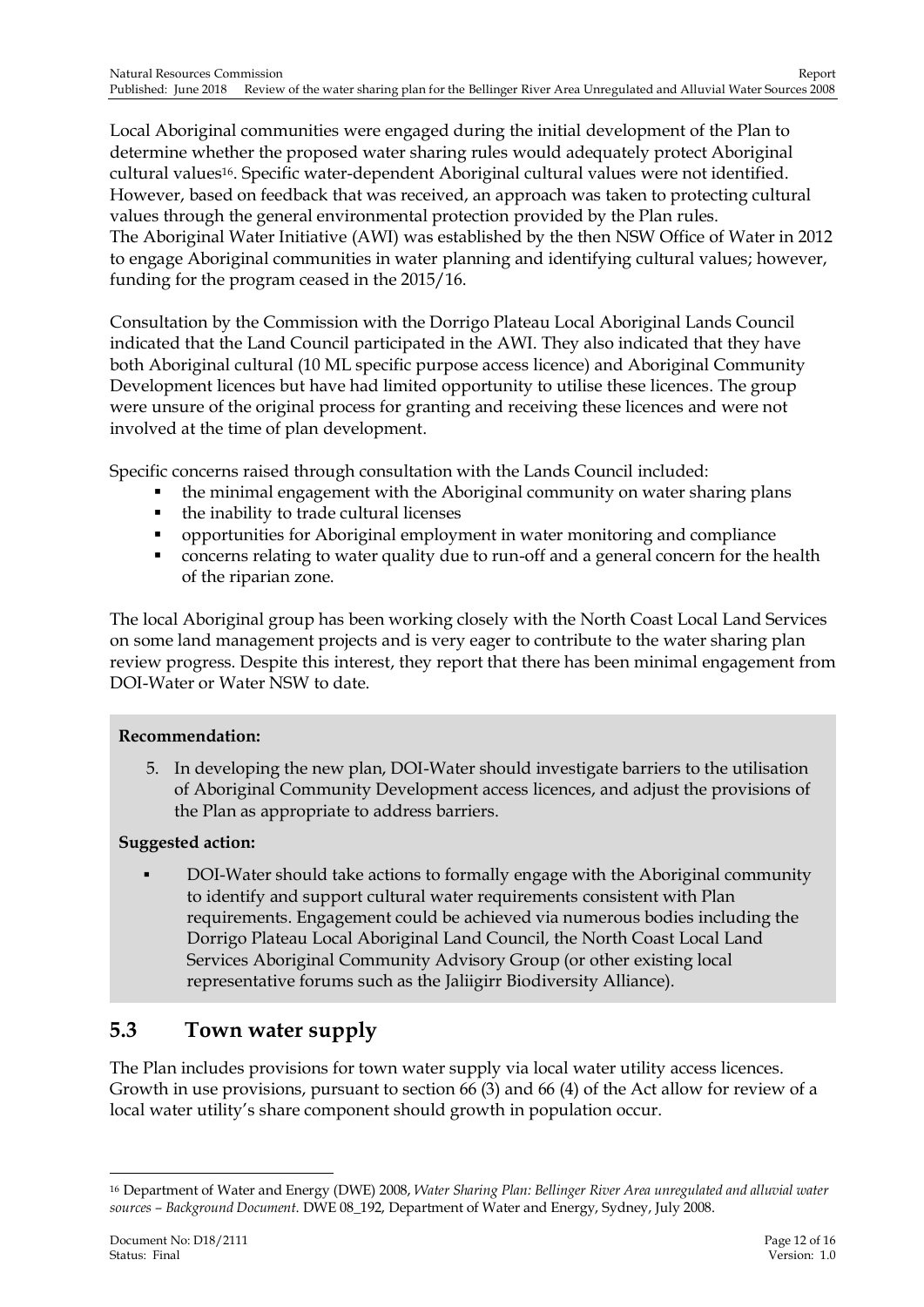The Bellingen Council is the major water user within the Plan area. Consultation with the Bellingen Council suggests that their average annual use is within the licensed entitlement with some room for growth. The Council noted that despite a number of new developments on the horizon, alternate supply options, including plumbing into treated sewerage from the Urunga sewerage treatment plant, will assist the Council to meet future water requirements.

Despite current licensed volumes being adequate for average annual town water use, low river flows have led to the need for town water restrictions to be in place at certain times during the term of the Plan.

The flow reference point for the Bellinger River Water Source was established as the Thora gauge at the commencement of the Plan. The Minister may amend the flow reference point if a gauge is installed downstream of the junction of the Bellinger and Roses Creek, and the site is found suitable as a flow reference point. A separate newer gauge exists upstream to the town of Bellingen known as the Fosters gauge. Consultation suggests that the Fosters gauge, while operational, is not currently used as a flow reference point, despite annual fees paid by council to ensure the operation of the gauge. The Council is of the view that the new gauge may provide a more accurate indication of water availability at their pumping location and should be used for determining if water restrictions are in place. The gauge may also provide a useful addition for environmental monitoring along the system and as such its purpose should be reviewed accordingly.

#### **Recommendation:**

6. DOI-Water should review the flow reference point and access rules to determine if other gauging sites may improve outcomes, and revise the provisions related to gauging in the new plan if appropriate.

## <span id="page-15-0"></span>**6 Biosecure, profitable, productive and sustainable primary industries**

Water use for primary production in the Plan area typically includes forestry, livestock grazing (dairy, beef, pork), and some irrigated crops, including cereals and horticultural products17. A recent socio-economic study prepared for the North Coast Local Land Service<sup>18</sup> identifies blueberries as a key emerging agricultural industry in the Mid-North Coast region, and notes that more traditional industries such as beef and dairy remain relatively stable.

The reliance on water for irrigation across the Plan area is relatively low when compared to many other regions across NSW, in part due to the high average annual rainfall across the catchment. At the commencement of the Plan, the Bellinger River Water Source and Hydes Creek Water Sources were identified as having the highest level of economic dependence on production from irrigation or industrial uses within the Plan area.

The Plan provisions of most relevance to supporting profitable, productive and sustainable primary industries include the cease and commence to pump rules, the long-term average annual extraction limit, carryover provisions and trade provisions.

<sup>17</sup> https://www.water.nsw.gov.au/water-management/basins-and-catchments/bellinger-catchment <sup>18</sup> Eco Logical Australia 2015, *Characterisation of the Socio-Economic Landscape of the North Coast Region of NSW*. Prepared for North Coast Local Land Services.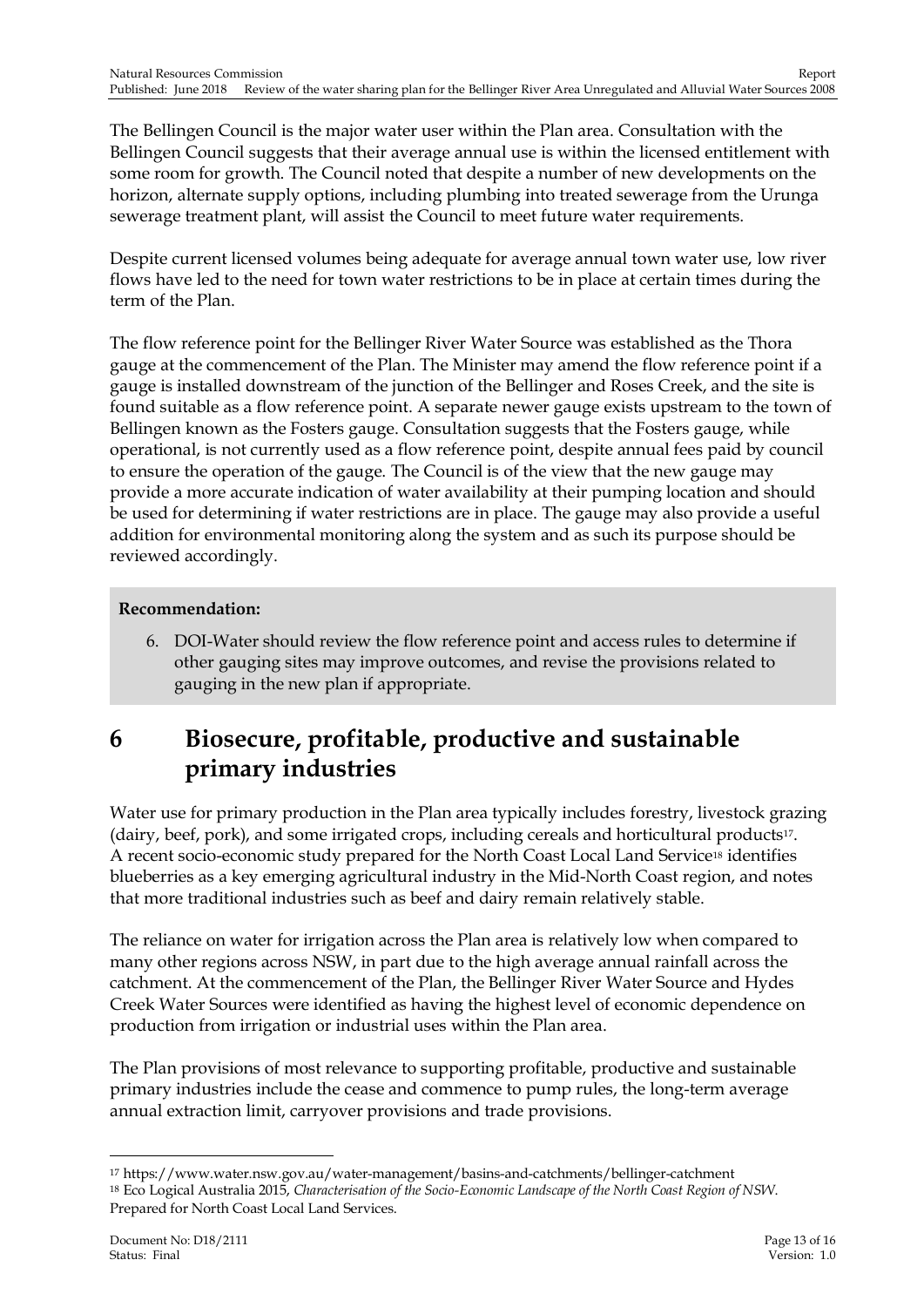The long-term average annual extraction limit was set for each Extraction Management Unit based on the level of licensed entitlements that existed at the time of the Plan. This method of allowance is likely to have ensured that there were minimal social and economic impacts on implementing the Plan, as water users retained their existing level of access. For the duration of the Plan's operation, there have been full annual allocations (i.e. 100% or 1 ML per share, depending on licence type) for all licence categories. However, there has been times when the cease to pump rules have been implemented due to low flows caused by seasonality.

As noted in the discussion of environmental outcomes, the long-term average annual extraction limit is not currently assessed against any specific sustainability criteria. The Commission recommends this be addressed, and that those criteria are transparent for users.

The town of Bellingen has been placed on water restrictions at various times over the life of the plan due to seasonal low river flows. A lack of metering, and therefore water use information, since Plan commencement limits the ability to assess changes in use patterns, or indeed compliance with the extraction limit, during the term of the Plan. This is of particular concern during cease to pump periods.

The Plan establishes carry over rules, which can assist in meeting the objective of providing sufficient flexibility in water account management and encouraging responsible use of available water. These rules appear consistent with those in other unregulated river and alluvial groundwater sources in NSW. However, again due to the lack of water use information, it is not clear if these rules have in fact helped to maximise the economic benefits derived from extraction and use of the water source.

The Plan also includes water trading rules, providing opportunities for market based trading of access licences and water allocations within the system, taking into account any restrictions required for hydrological constraints or to manage third party impacts.

Relatively high rainfall and the full availability of licensed water (i.e. 100% allocations) throughout the Plan period, is likely to have contributed to reduced (or the absence of) water scarcity in the region, which in turn influences the extent of water trade.

Trade data was provided by the Department of Industry – Water. The data reveals minimal water trade in the Bellinger River Area during the period of the Plan. There have been six water licence transfers recorded over the period, with all of them occurring since the 2012/13 water year. Of these trades, four were trades between unregulated river licences and two were trades between stock and domestic users. There is no record of allocation trade for the Plan area.

Three of the water licence transfers had values (prices) reported as zero (both stock and domestic and one unregulated transfer). The other reported prices were \$1 per ML for two of the unregulated transfers and one reported as \$935,000 per ML. It is highly likely neither of these prices is a true reflection of the value of water entitlements in the region, with prices often recorded incorrectly due to data entry, confusion about the form requirements, reluctance to reveal actual price paid, and/or the price included other assets such as land.

While conditions for an active water market, in particular water scarcity, are largely not present in the Plan area, major changes in future water supply and demand conditions could alter the extent to which trade may occur. For example, the potential for expansion of higher value forms of production, such as blueberries and vegetables, may drive future demand.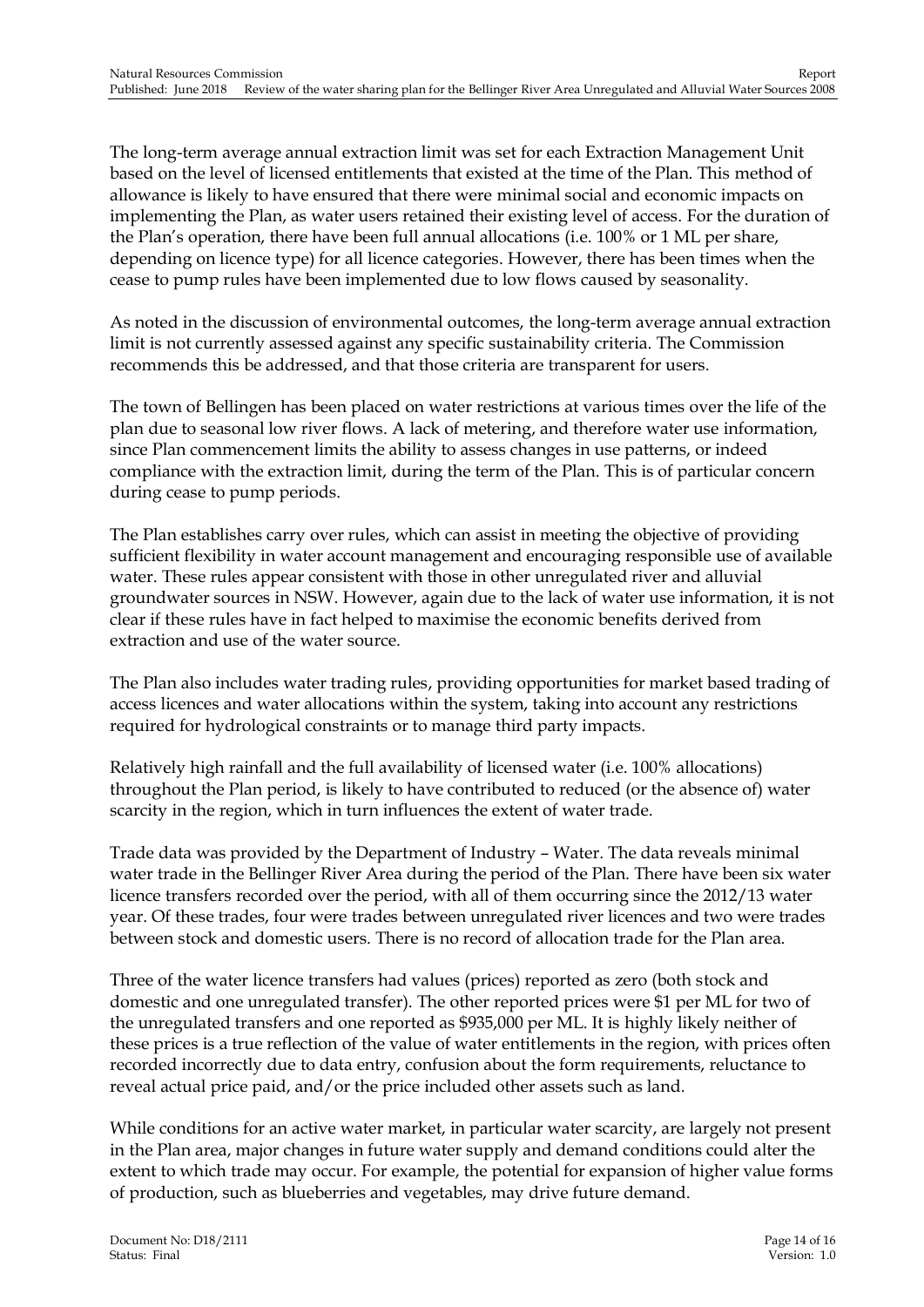There could also be a lack of awareness of the opportunities for, and benefits of, trade among water users in the region. This has been common in formative and developing water markets.

#### **Suggested action:**

 Engage water users in the planning process and provide information relating to carryover and trade provisions to encourage economically efficient water use.

## <span id="page-17-0"></span>**7 Governance and planning**

### <span id="page-17-1"></span>**7.1 Merger of plans**

A macro planning approach was used to develop the Plan, which covers 11 individual water sources. The macro planning approach was used across NSW to merge plans covering small, less intensively used water sources, such as the Bellinger Plan, with the majority of the state's unregulated river and groundwater systems completed in this way.

It has been proposed that this Plan may be merged with the Coffs Harbour Area Water Sharing Plan at the time of extension or replacement, to create a single water sharing plan covering the unregulated water sources which neighbour each other. While there are some minor differences in overall layout and specific rules contained within the two plans, it is anticipated that layout could be updated and streamlined, and specific rules accommodated in the same way each plan already deals with different rules for individual water sources.

It is noted that while merging the plans would result in a single plan for the water sources in the catchment, that single plan would cover 24 (11 in the Bellinger and 13 in the Coffs Harbour) water sources. This will effectively help streamline the total number of WSPs in NSW; however, it may affect overall layout and readability of a document, particularly for those stakeholders seeking information relating to a particular water source. To overcome this issue, WSPs are typically accompanied by an overarching 'Guide Document', supported by Plain-English 'Rules Summary Sheets' prepared for each individual water source for ease of reference by water users. Updating of these guides for individual sources could assist in avoiding any confusion if the plans are merged.

Feedback from some stakeholders suggested that merging the two plans could have practical as well as administrative implications. It is understood that the Department's intent would be to merge the plans without affecting the rules within individual plans. For instance, this would mean there is no intent to allow trade between the water sources currently in separate plans. Stakeholder feedback indicates there may be some confusion about the potential implication of merging the plans. A final decision to merge the two plans should give consideration to any impacts that such a merge may have and incorporate public consultations to ensure that the implications are properly communicated. Consideration should also be given to the timing for extension or replacement of each plan, noting the Coffs Harbour Area Water Sharing Plan is not due for replacement until July 2020.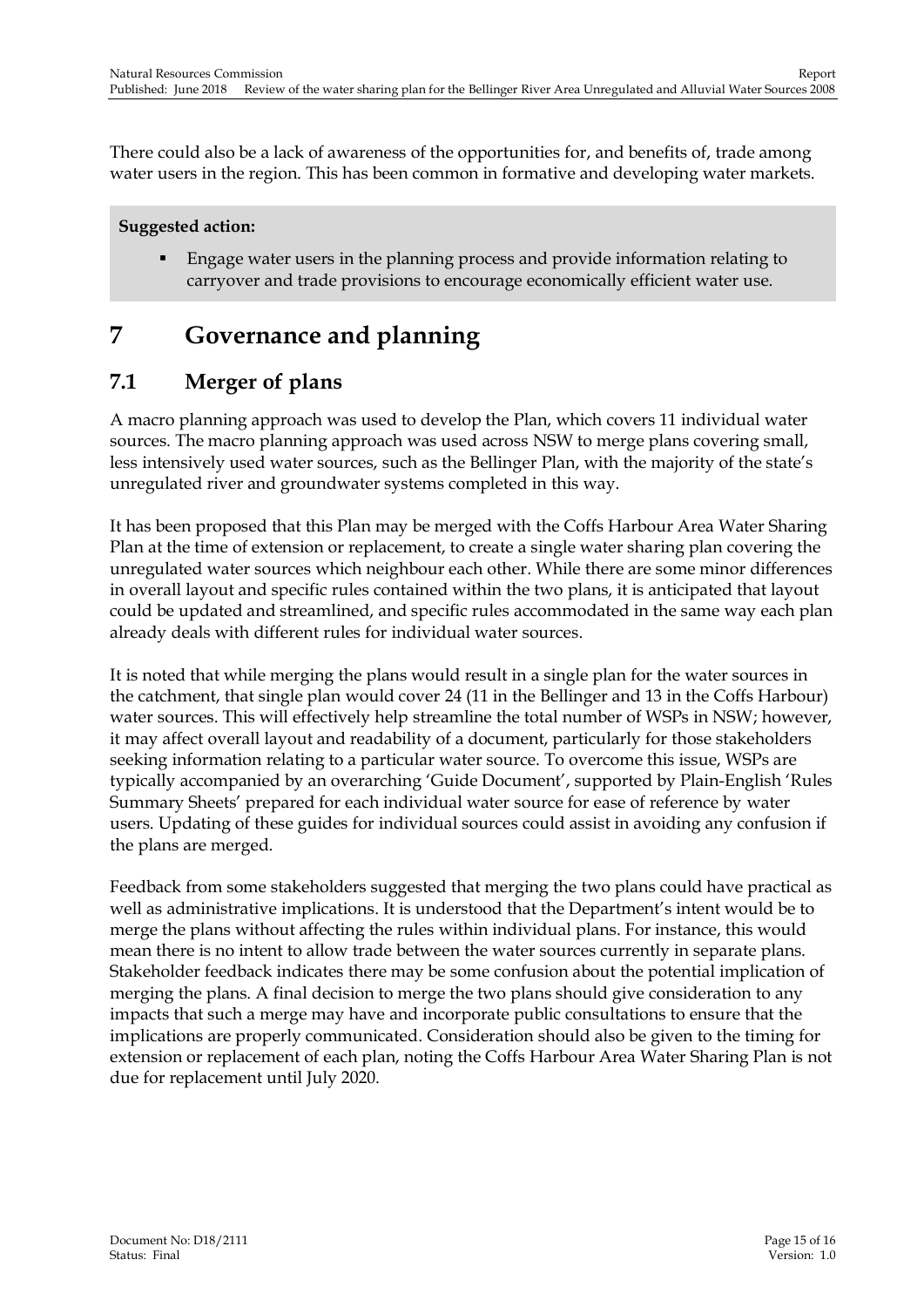#### **Recommendation**

7. DOI-Water should conduct an assessment, including public consultation, to determine whether to merge the Water Sharing Plans for the Bellinger River Area and Coffs Harbour Area based on economic, environmental and social impacts.

#### **Suggested Action:**

**DOI-Water should update the overarching 'Guide Document' for the Plan and Plain-**English 'Rules Summary Sheets' for each individual water source within the Plan for ease of reference by water users.